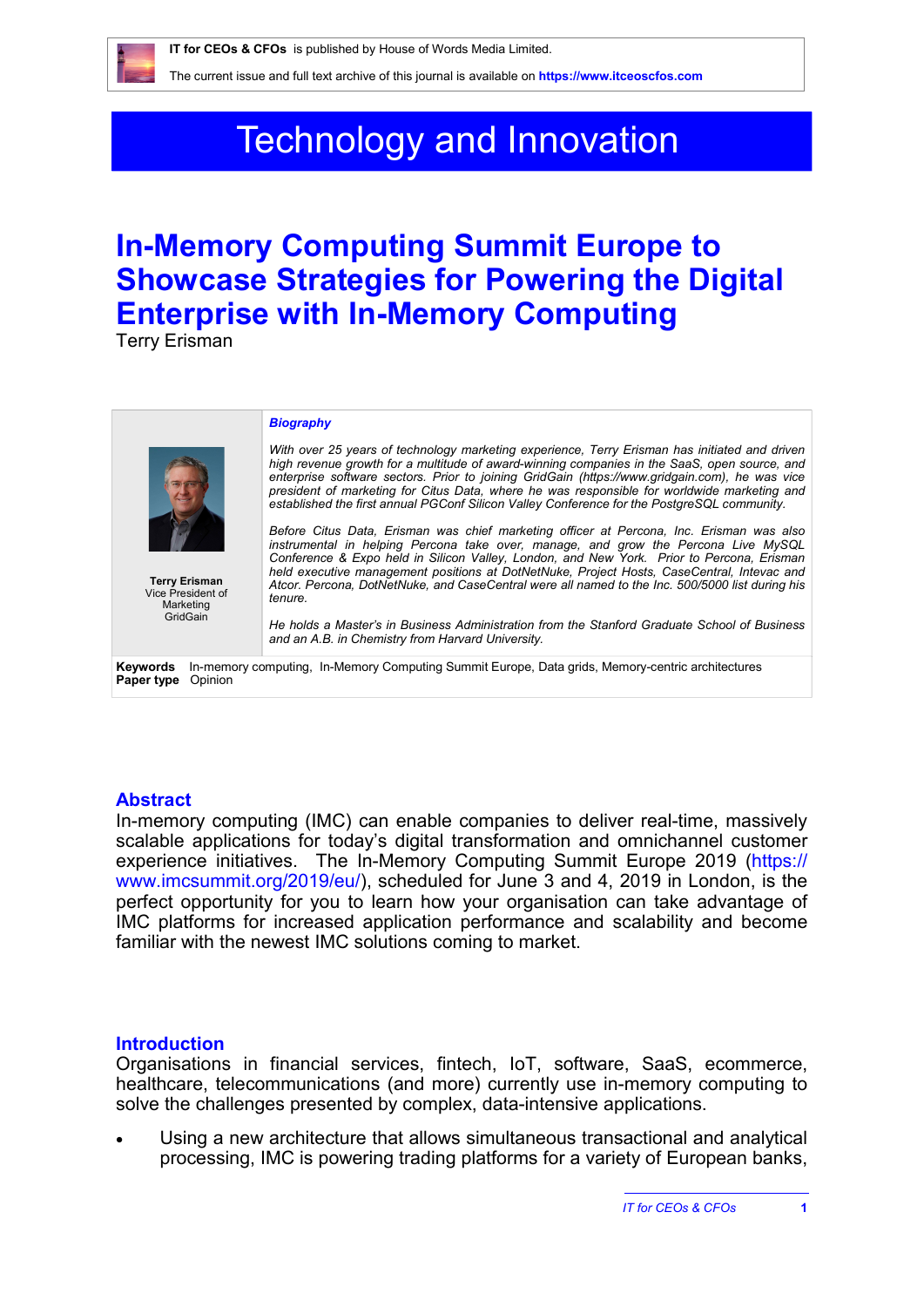

The current issue and full text archive of this journal is available on **https://www.itceoscfos.com** 

*Technology and Innovation*

supporting high speed trading and power FRTB (fundamental review of the trading book) for real-time compliance reporting.

- IMC is delivering real-time performance for data-intensive and computeintensive applications in the drug discovery and development industry, allowing one company to perform hundreds of thousands of analyses across multiple parameter sets and assumptions. As a result, the company can now complete in just a few hours or even minutes analyses that used to take weeks. It is also able to launch new initiatives that were previously computationally infeasible, opening new approaches to tackling diseases that could be laying the groundwork for new cancer treatments.
- Leveraging dynamically scalable IMC technology, a sports betting platform is able to constantly update huge amounts of data from multiple live events in multiple sports and make this data immediately available to a vast number of clients. The sports betting platform is able to instantly share new betting opportunities and odds for each event, and currently supports over 500 casino and live dealer games and transacts more than £2 million in bets daily, while processing over 700 bets per second.
- IMC is also enabling credit card companies to update their ML models hourly instead of nightly, which helps banks reduce their vulnerability to new fraud vectors.

### **What Is In-Memory Computing?**

In-memory computing platforms are a widely adopted technology that Gartner predicts will be incorporated into the majority of web-scale applications<sup>1</sup> by 2020. They deliver the application speed and scalability organisations require to successfully deploy data-intensive applications to production in response to digital transformation initiatives. Commercially available IMC platforms typically include some or all of the following:

- **IMDG and IMDB**  IMDGs (in-memory data grids) and IMDBs (in-memory databases) are deployed on a cluster of servers on-premises, in a public or private cloud, or in a hybrid environment. The available memory and compute are pooled, allowing all data to be kept in memory, which eliminates the need for applications to constantly read and write data to disks. An IMDG is deployed atop an existing database and keeps the database in sync. An IMDB holds data in memory for processing, with all data written to disk for backup and recovery. The IMDB can also process against the disk-based dataset, enabling fast restarts and allowing a tradeoff between application speed and infrastructure costs by maintaining only some of the data in memory.
- **Streaming data processing**  Streaming data processing solutions manage the complexity around dataflow and event processing. These solutions enable users to rapidly ingest, transact, and analyze high-volume data streams with real-time performance.